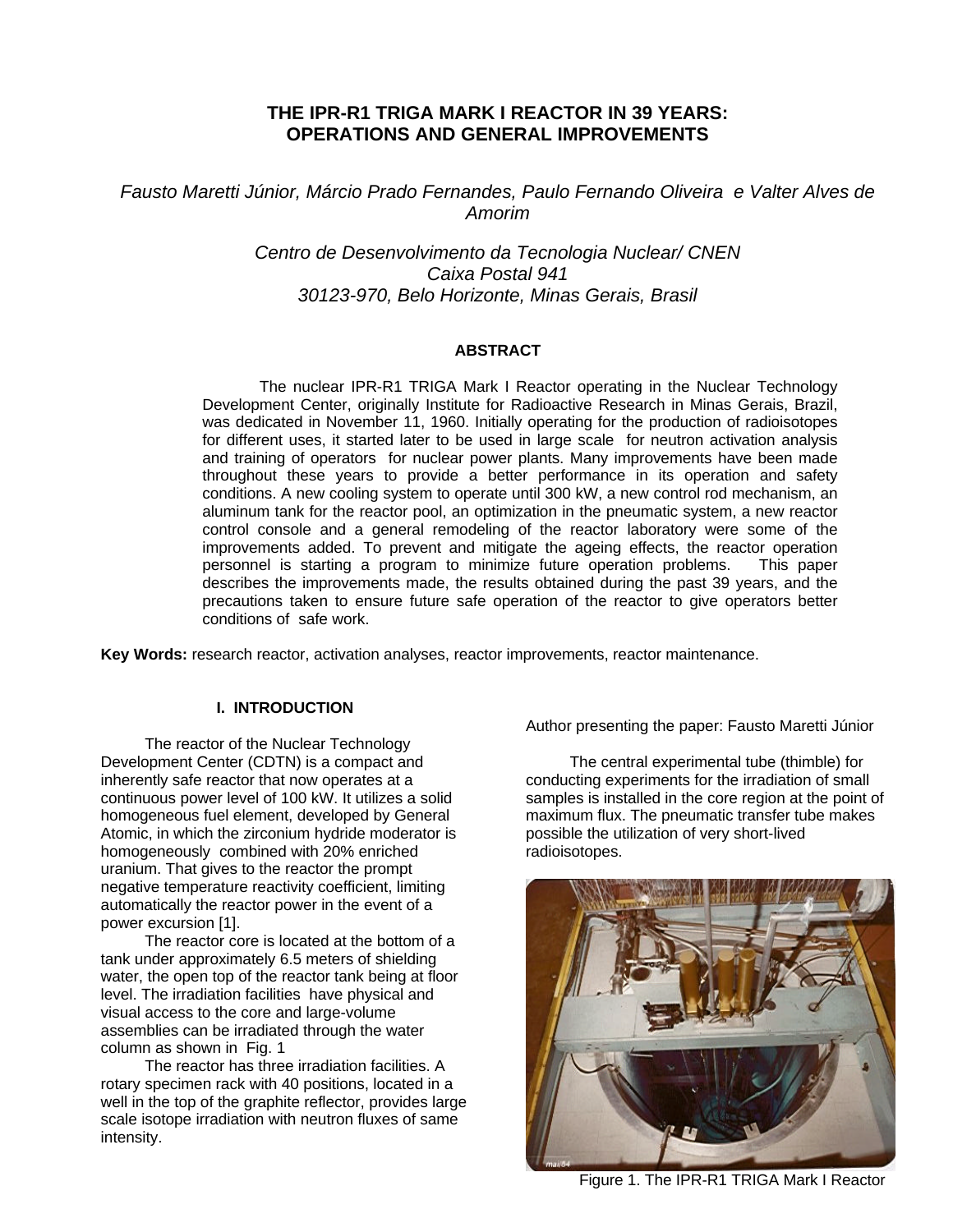The reactor core consists of a lattice of 59 cylindrical fuel-moderator elements and 27 graphite elements, with the water of the tank occupying approximately 35% of the core volume. A radial graphite reflector surrounds the core that is water cooled by natural circulation.

#### **II. HISTORICAL SYNOPSIS**

Since its dedication on November 11, 1960, the IPR-R1 TRIGA Mark I Reactor has been successfully operated without any accidents.

In the beginning, it operated at a steady-state power of 30 kW which occasionally was leveled up to 100 kW. In 1972, modifications in the cooling system permitted upgrading the power to 100 kW permanently.

The reactor has been operated for the following purposes:

- Production of radioisotopes for the use in different educational and scientific institutions in the state and in the rest of the country;
- Scientific experiments;

• Training of nuclear engineers for research and power plant reactor operation;

- Experiments with materials and minerals;
- Neutron activation analysis. See Table I

|             | <b>ENERGY RELEASED</b><br>(kW) | SAMPLES IRRADIATED AT IPR-R1                 |                                                     |
|-------------|--------------------------------|----------------------------------------------|-----------------------------------------------------|
| <b>YEAR</b> |                                | <b>Neutron</b><br><b>Activation Analysis</b> | Experiments,<br>Tests, Other<br><b>Applications</b> |
| 1960        | 1.084                          | $\overline{\phantom{a}}$                     |                                                     |
| 1961        | 47,151                         | 08                                           | 476                                                 |
| 1962        | 81,362                         | 07                                           | 632                                                 |
| 1963        | 15,232                         | 06                                           | 742                                                 |
| 1964        | 8,160                          | 196                                          | 427                                                 |
| 1965        | 9,725                          | 476                                          | 525                                                 |
| 1966        | 11,209                         | 1,025                                        | 277                                                 |
| 1967        | 12,973                         | 5,908                                        | 369                                                 |
| 1968        | 13,879                         | 3,453                                        | 582                                                 |
| 1969        | 37,8157                        | 4,274                                        | 1,652                                               |
| 1970        | 30.659                         | 23.453                                       | 558                                                 |
| 1971        | 36,921                         | 3,681                                        | 582                                                 |
| 1972        | 60,266                         | 6.044                                        | 936                                                 |
| 1973        | 48.986                         | 6.282                                        | 647                                                 |
| 1974        | 70,648                         | 10,566                                       | 839                                                 |
| 1975        | 69,503                         | 12,010                                       | 459                                                 |
| 1976        | 95,160                         | 19,424                                       | 444                                                 |
| 1977        | 133,639                        | 30,622                                       | 1,077                                               |
| 1978        | 136,499                        | 49.422                                       | 379                                                 |
| 1979        | 70,361                         | 26,465                                       | 272                                                 |
| 1980        | 89,906                         | 31,235                                       | 197                                                 |
| 1981        | 85,695                         | 34,429                                       | 246                                                 |
| 1982        | 101,897                        | 57,061                                       | 194                                                 |
| 1983        | 54,539                         | 25,234                                       | 207                                                 |
| 1984        | 51,999                         | 19,518                                       | 180                                                 |
| 1985        | 32.751                         | 10,782                                       | $10\overline{2}$                                    |
| 1986        | 31,615                         | 10,835                                       | 179                                                 |
| 1987        | 19,004                         | 4.017                                        | 88                                                  |
| 1988        | 24,492                         | 7,408                                        | 56                                                  |
| 1989        | 23,433                         | 3,388                                        | 225                                                 |
| 1990        | 13,827                         | 2.149                                        | 112                                                 |
| 1991        | 12.198                         | 1.720                                        | 04                                                  |
| 1992        | 20,298                         | 2.898                                        | 25                                                  |
| 1993        | 17,398                         | 2,543                                        | 58                                                  |
| 1994        | 5,945                          | 1.089                                        | 15                                                  |
| 1995        | 15,718                         | 1,417                                        | 97                                                  |
| 1996        | 29,769                         | 1.820                                        | 142                                                 |
| 1997        | 31,830                         | 3,078                                        | 64                                                  |
| Totals      | 1,653,648                      | 423,943                                      | 14,066                                              |
|             |                                |                                              |                                                     |

TABLE I. Energy Released and Isotopes Produced

In the field of radioisotope production the material produced has been used like tracers (<sup>56</sup>Mn,  $^{59}$ Fe,  $^{60}$ Co,  $^{82}$ Br,  $^{198}$ Au,  $^{46}$ K) in oil pipeline flow studies, water flux in pumps and hydraulical turbines, mineral ducts erosion, control of high temperature furnace, and sedimentology and hydrology control.

Some isotopes were used in Medicine and Biological Studies to research endemies and tropical diseases. During its initial years of operation a large production of I-131 was used for thyroid diagnostics.

In reactor physics, experiments were developed in noise analysis techniques, cross section measurements, neutron spectrometry, reactivity measurements, neutron flux distribution in the reactor core, temperature effects on the fuel and other reactions.

The institute developed a special course in the operation of nuclear research reactors. This was in order to participate in the training program for operators of the brazilian nuclear power plants. To the present, there have been about 200 operators trained at the IPR-R1 Reactor.

Several samples of mineral ores were irradiated at IPR-R1 Reactor to determine Al, Cu, As, Au, Th, U, and others.

The largest amount of samples (about 400,000) were irradiated to dose uranium and thorium at the highpoint in the Brazil-Germany nuclear agreement [2].

In neutron activation analysis, a lot of samples were irradiated to analyze river and dam pollution, food contamination, contamination of paint used in nuclear installations, presence of heavy metal in the hair of individuals with leucopeny and in the blood of metallurgical employees.

The energy released and the total samples irradiated in 37 years are showed in Figures 2 and 3.



Figure 2. Energy Released in 37 Years



Figure 3. Total Samples Irradiated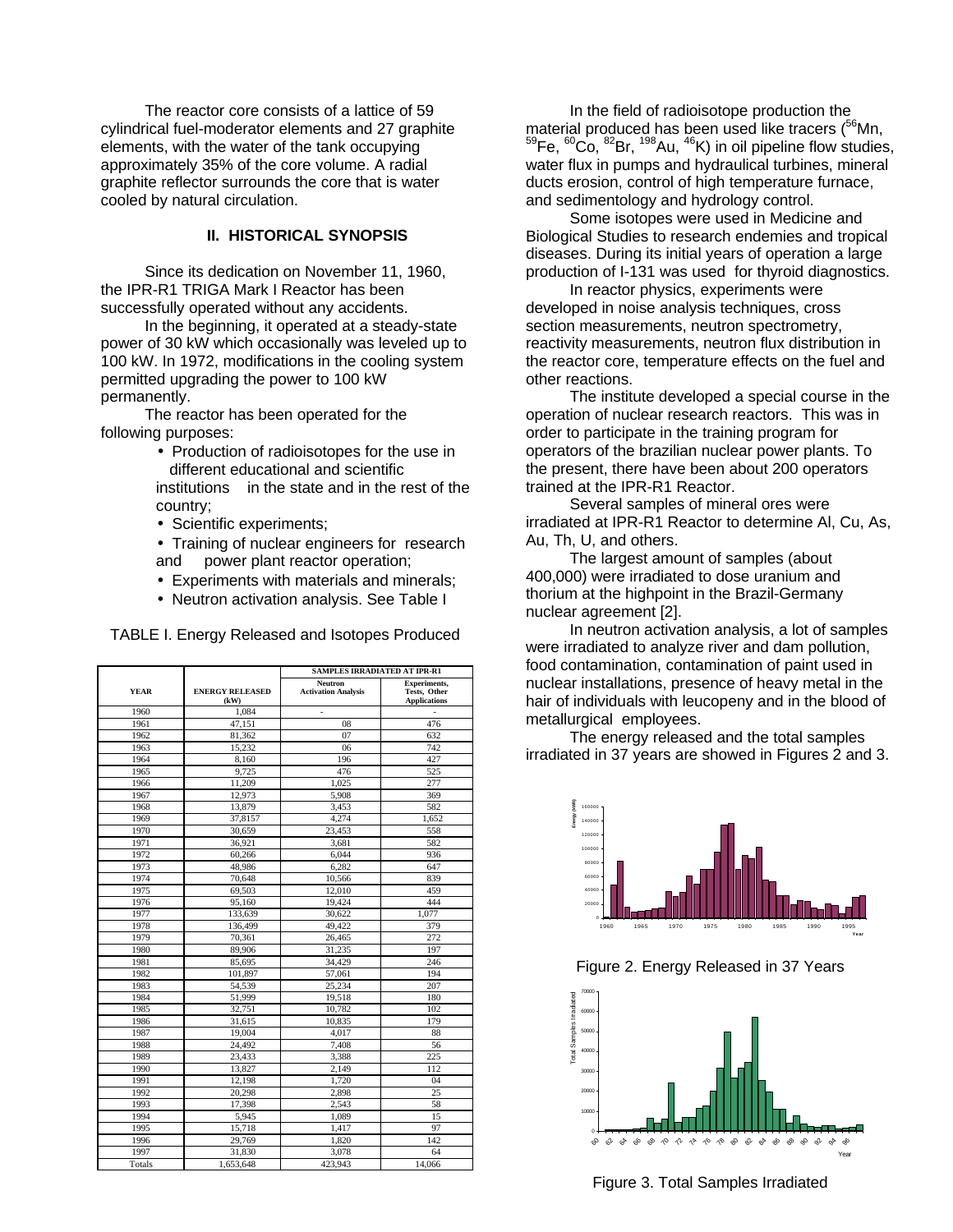#### **III. IMPROVEMENTS AT IPR-R1 TRIGA Mark I REACTOR**

Several changes were made in the original reactor design to ensure safer operation and better performance. These modifications improved the pneumatic transfer system, the cooling system, the reactor tank, the control rod mechanism, a neutrongraphy facility and the installation of a new reactor control console. In 1994, a general remodeling of the reactor building provided the Reactor Laboratory Room greater safety in the radiological and physical aspects.

# **IV. THE PNEUMATIC SYSTEM**

The pneumatic transfer system provides fast insertion and removal of irradiated samples from the core. Through the years, uranium mineral ore analysis from different mines in the country increased greatly and a new transfer system was designed to provide for this increase. This system used mainly for uranium determination through delayed neutron technique, permitted an increase of 105 % in laboratory production results.

This increase made possible to control the results of three samples on the line and permitted an economy in reactor fuel burn-up. To enhance operator protection a system was designed with a special shielding surrounding the counter detectors [3].

# **V. THE WATER-WATER COOLING SYSTEM**

The reactor core is cooled by natural convection of the pool water. To cool the water in the reactor tank, the contractor provided a system consisting of a Freon vapor-compression package chiller and associated plumbing. Several times, this system needed to be in operation during many days to provide the necessary cooling to the reactor tank for long time operation at 100 kW level. To fix this problem, the original system was changed by one water-to-water heat exchanger external to the reactor tank, followed by a heat-removal system on the secondary water loop which employs the evaporative-cooling principle. It should be noted that in using the water-to-water heat exchanger together with the evaporative cooling, the reactor water is in a closed-loop system [4].

The new system, that permits operating the reactor until 300 kW continuously, was incorporated to the reactor in 1972.

The water-treatment system, that keeps purity water consist of a mixed-bed mineralizer. To increase the system safety, a new separated bed mineralizer was installed on line with another distillation system.

Additional instruments were employed in the in/out primary circuit to detect and to warn the operators about any trouble in the cooling system such as a high level of conductivity, radiation and the current temperature and pressure levels of the pumps.

# **VI. THE REACTOR ALUMINUM TANK**

After fourteen years of operation, the internal epoxy cover of the reactor tank began to separate from the steel tank. Pieces of the material and particles could be seen in the bottom of the reactor tank. After examination of the tank conditions, it was decided to remove the epoxy facing and substitute it by a new tank made of aluminum alloy AA-5052, recommended by the constructor of the reactor.

A complete operation plan was made to protect the reactor and the employees working in the dismantling of the reactor and its auxiliary systems. The water was put into a special aluminum tank made specially to keep it during the installation of a new tank and the fuel and graphite elements were removed for special places in the reactor room

After removing everything from the tank, the epoxy cover was sanded off from the concrete case in the steel tank wall and the new aluminum tank was placed with concrete between it and the old one. After six months of intensive work, the installation of all components permitted the regular reactor operation.

#### **VII. THE REPLACEMENT OF THE CONTROL ROD DRIVE MECHANISMS**

The control rod drive mechanisms, located on the bridge at the top of the reactor pool structure, consist of a motor and reduction gear that drives a rack and pinion, and a variable resistor for position indication. In the event of a power failure or a scram signal, all control rod assemblies are de-energized and the rods fall into the core.

Towards the end of the 70's, it started to show problems in the switches and the magnets of these controls. To prevent an accident or a non-controlled operation, a new control rod assembly was acquired and the old one was replaced in 1979, after three months of studies to make sure that the new system could be adjusted to the reactor instrumentation [5].

# **VIII. THE NEUTRONGRAPHY FACILITY**

Intent on improving the irradiation system, a neutrongraphy facility was installed in 1987 at IPR-R1 Reactor increasing the performance in the testing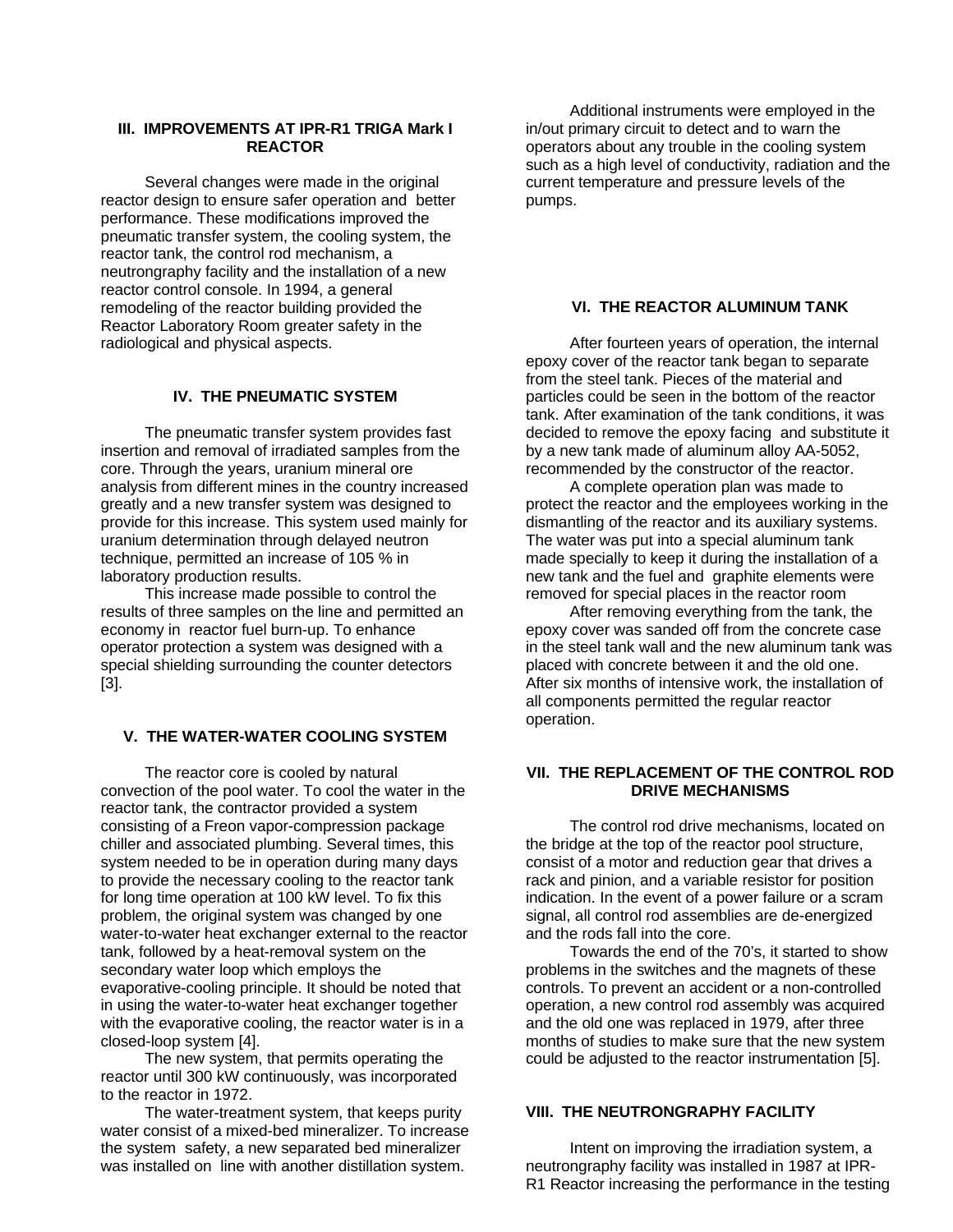techniques. The facility is a mechanical dispositive that permits the conduction of the neutron flux from the core to the surface of the reactor tank at the level of reactor room floor. It is a vertical aluminum tube closed at the bottom end. This part is in contact with the core and through the upper side are placed the materials or samples to be analyzed and the shield to protect the person against neutron and gamma rays. The same alloy of other components inside the reactor tank were used with the intent to protect the reactor and prevent accidents as its dimension is limited, restricting the use of the system and the size of the samples [6].

# **IX. THE NEW REACTOR CONTROL CONSOLE.**

The original control console was used until March 1997 having undergone some modifications made through these years to change old components or to substitute some obsolete equipment.

The equipment changed consisted of the strip charter recorders of the power channels and later the conductivity meter, the water and area radiation monitors, and the instruments to the new cooling system. Through the years, it various problems happened with replacement valves, circuits, transistors, and other components which caused frequent shutdowns in the reactor operation. Therefore the institute decided to project and to build a new control console [7].

During a two year period, groups of specialists from CDTN and the Nuclear Engineering Institute (IEN), researched and built a new control console , totally manufactured with solid state components wich is now in operation. The operation with the new console permited to operate the reactor with greater safety than the old one because improvements made the safety parameters [Figure 4].



Figure 4. The IPR-R1 Reactor New Control Console

# **X. THE REACTOR LABORATORY BUILDING REMODELED**

The civil, electrical and hydraulical installations of the IPR-R1 Reactor building remained the same since its dedication in 1960. For various years the operation staff had requested a complete reform of the installations to increase safety during reactor operation [Figure 5].

During one year, several discussions between technicians and licencing personal of CDTN and the reactor operators team, a general project of remodeling of the Reactor Laboratory was concluded and submited to the personal of CNEN.



Figure 5. The Original Reactor Control Room

In June of 1994, after a meeting between technicians of CDTN and the Reactor Licensing Superintendence of CNEN, a general remodeling of several parts of the Reactor Laboratory began. The protection to the reactor installation was carefully studied and a casement of steel was built surrounding the reactor tank to protect it against any kind of damage and dust [Figure 6]



Figure 6. The New Reactor Room and the Reactor Pool Protector Casement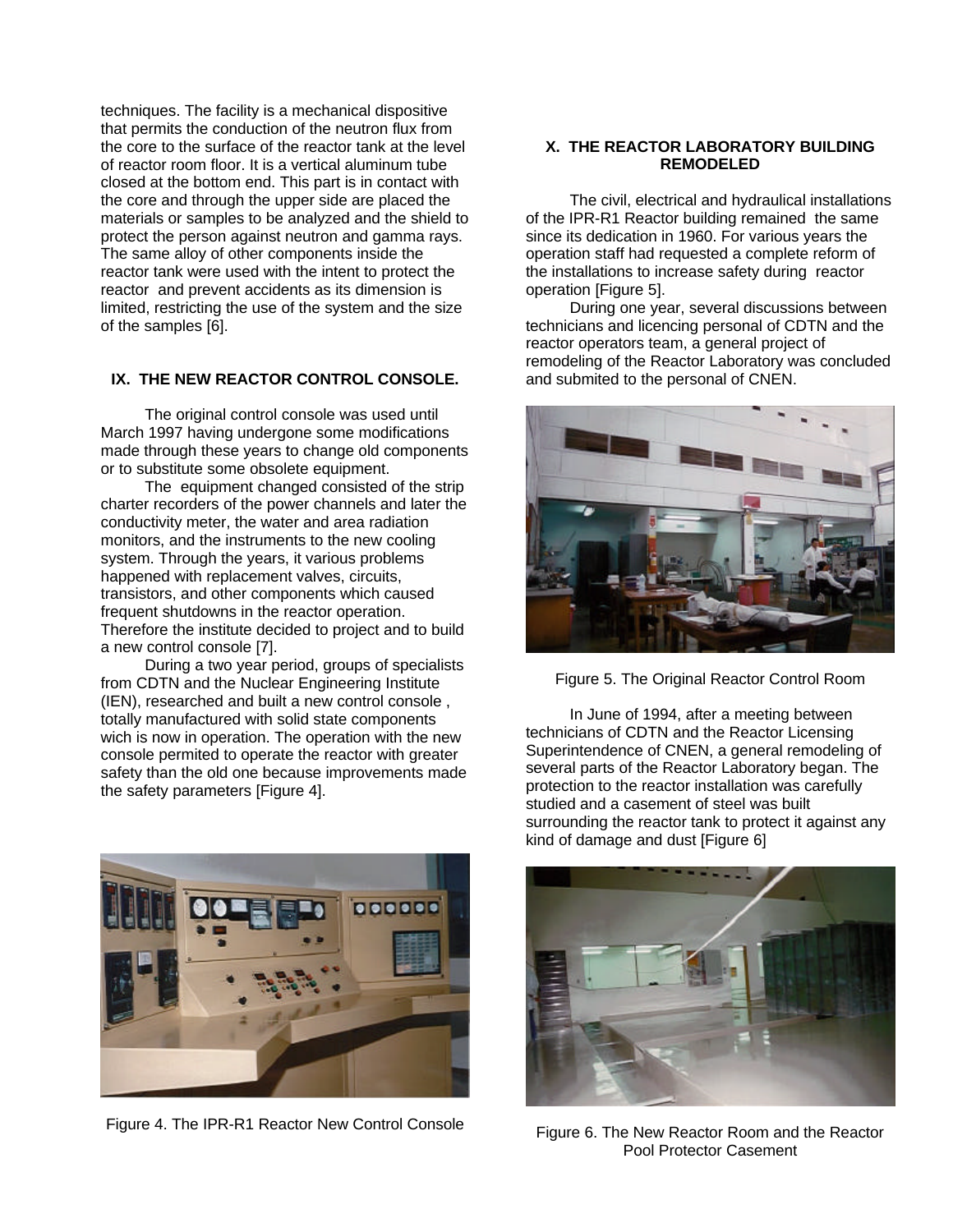According to the Safety Analysis Report of the IPR-R1 Reactor, the modifications intended :

- to eliminate all problems of the 34 years old installation;
- to improve the physical safety of the building;
- to improve the safety during reactor operations;
- to adequate the installations to the new requirements of safety.

To better protect the operation team, the control console room was separated from the reactor room by constructing a new room for the operation control. The pneumatic system, installed inside of the reactor room, now have a separate room with complete facilities to process the samples.

The room where the operators temporally keep radioactive material was remodeled to better protect the material and the employees.

A new roof was installed on the reactor building to stop the rain water from falling directly on the concrete ceilings of the building to prevent flooding due to the deterioration of the old rain roof drains and infiltration through the roof [Figure 7].

To the cooling system room was given a new concrete roof without sky lights and with roof drainage system. A defense wall to protect the heat removal system was built around the room and access to the emergency exit of the cooling system room was facilitated.

The reactor room was completely modified to incorporate many improvements and provide greater safety during reactor operation. The false walls of amyanthus plates and its wood supports, that attract termites, were removed and a special vinyl plaster with a latex paint applied to make decontamination easier in case of accidents. The floor was repaved with concrete and an auto leveler covering was applied to provide more flexibility in accidents with contamination.

All doors were changed, the forced mechanical ventilation and the air conditioner overhauled, this with separated circuit for the reactor room and the control room.

The electrical and the hydraulical systems were modified and the operation panels were constructed with independent distribution for each different section.

Finally, the entire reactor building had its walls covered with a new facing and a special paint, allowing greater resistance to the problems of erosion and ageing.

# **XI. THE OPERATORS TRAINING PROGRAM**

The Reactor operated until 1982 without an Emergency Plan, a Safety Analysis Report or an Operating Manual. In this year it was required that all nuclear research reactors to acquire a license from CNEN to operate [8].

The reactor staff and the licensing division provided the documents necessary to license the reactor and the operator team at it stipulated in the Operating Manual.

The first program was attended in 1982, with 240 hours of theoretical classes, reactor experiments, and radiological proceedings. The program is applied once every two years with about 180 training hours per program.

A complete health checkup is made each year to all operators and the program has a personal evaluation every 2 years. The final exams and the final license is given by CNEN through the Licensing and Control Coordination.

# **XII. INSPECTIONS AND CALIBRATIONS OF THE REACTOR SYSTEMS**

The Reactor Operating Manual has the established parameters for inspections and calibrations, and its operational and auxiliary systems. Also the proceedings on preventive and corrective maintenance relative to all components that involve the safety operation of the reactor [9].

Following the Reactor Operating Manual's preventive maintenance check, it is necessary a daily verification of the functioning of the following systems:

- safety system of the reactor;
- radiation monitoring systems;
- reactor cooling system:
- air conditioner and forced ventilation:
- systems of the reactor room ( The conditions and measurements obtained need to be registered in both the Reactor Operation Log Book and the Daily Verifications Schedule);
- monthly operation of the water purification system (In case of an eventual necessity the system can operated with more frequency);
- every six months inspect the electronic equipment of the Reactor Control Console;
- every six months inspect the components of the reactor control rod drives;
- annual control rod drop time and control rod calibration;
- verification of the operation characteristics of the neutron detector channels twice a year;
- annual visual inspection of the control rods and some fuel elements;
- calibration of the reactor power detectors twice a year;
- preventive maintenance of the reactor cooling components every three years; and
- periodical inspections of the air conditioners and forced ventilation system.

All problems, the corrective maintenance and/or repairs completed and the resulting system